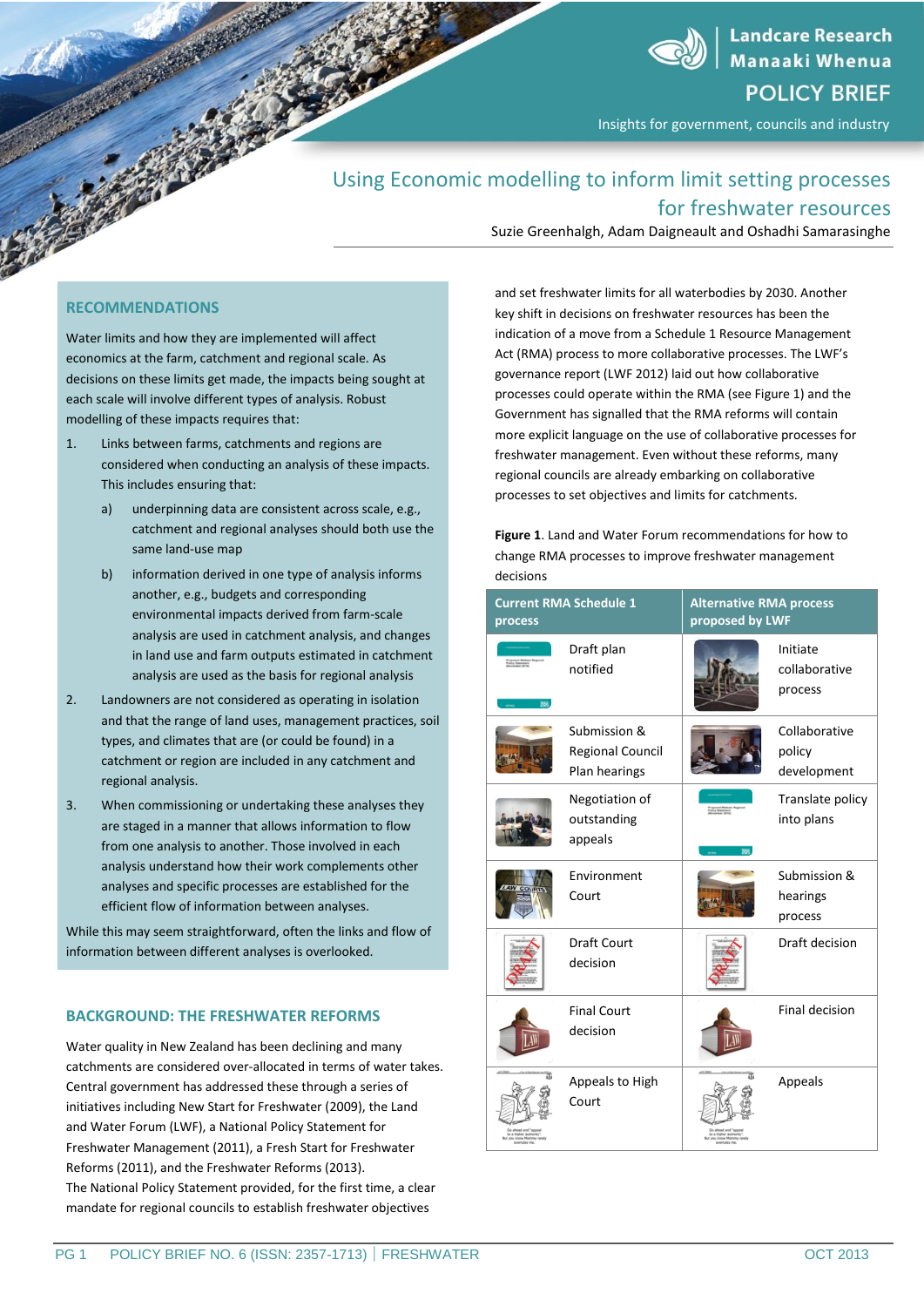The knowledge, science, and analysis asked for by central government, regional councils and collaborative groups to underpin these decisions are becoming more sophisticated as more knowledge is gained, tools and approaches developed and refined, and more nuanced questions asked. This policy brief explores some of the key economic questions being asked and how to address them.

#### **THE ECONOMIC QUESTIONS ARISING**

The questions about the economic impacts, in particular, are becoming increasingly important as resource constraints are reached; freshwater use faces more competition; and the costs to manage within limits increase.

Three key questions are asked:

- 1. What is the impact of the limit on me [my farm, my tourist operation, etc.]?
- 2. What is the impact of the limit on us [the industries in the catchment]?
- 3. What is the impact of the limit on my community [the region]?

These questions can be answered in two ways— (1) as discrete pieces of analysis undertaken by independent groups at the request of councils or collaborative processes, or (2) as an integrated package of analyses. While there may be coordination between discrete pieces of analysis, e.g., through the sharing of underpinning data or findings that can serve as key components for other analyses, it is not assured. This is because in many instances, the analyses are commissioned at different times and/or by other stakeholders.

The remainder of this policy brief outlines some approaches that can be used to answer these three questions and why it is important to ensure there are linkages between the analyses undertaken for each question. While the brief will focus on the productive land-use sector, the approaches and information flows are important for all sectors and sources (e.g., diffuse and point sources) within a catchment where water limits (see Box 1) are being proposed. This brief also uses the reduction of excess nutrients as an example of how these policy analyses could be applied at the farm, catchment, and regional level.

# **Box 1: Types of water limits and policy instruments to implement limits**

Water limits are generally applied to point(s) of interest in a catchment, e.g., specific location in a river or a receiving water body like a lake. They are often quantitative limits such as concentration of a nutrient in a river (mg N/l) or the status of a lake (e.g., trophic level index or TLI). These limits can then be translated into a reduction (or potentially an increase) in the amount of a nutrient reaching the water body or point of interest in a catchment; for instance, to meet a specified TLI, the total amount of nutrients reaching the lake to achieve this TLI is estimated (e.g., kilograms of a nutrient loading reaching the lake). The reduction target is the difference between the kilograms of nutrient loading needed to achieve the TLI and the existing nutrient loading from the catchment (i.e., the reference or baseline).

Policy instruments are developed to provide an incentive to those nutrient sources in a catchment to change the way they manage their activities so, in aggregate, the catchment reduction target is achieved. Some policy instruments being considered and used in New Zealand include farm-level targets, cap-and-trade programmes, and mandatory management practices. Water quantity policies are similar to water quality except the limit typically refers to a minimum flow at different points in a river. This flow is based on the flow needed to achieve an agreed or specified economic, cultural, social and/or environmental outcome, e.g., flow need to maintain a certain fish habitat or the mana of the river. These limits are then translated to water takes for individuals.

#### **Question 1: What is the impact of the limit on me?**

This question relates to how the limits will affect the different enterprises in the catchment and comes from the self-interest of landowners. Landowners in any catchment are likely to want to know what the implications are for them. The analysis to support this question can come in a number of forms ranging from confidential assessments of individual farms to identifying representative enterprises that can be used to characterise farms with similar land-use/soil/climate combinations. These assessments gather farm-level budget information (e.g., input costs and outputs produced), and estimate the nutrient losses associated with each enterprise.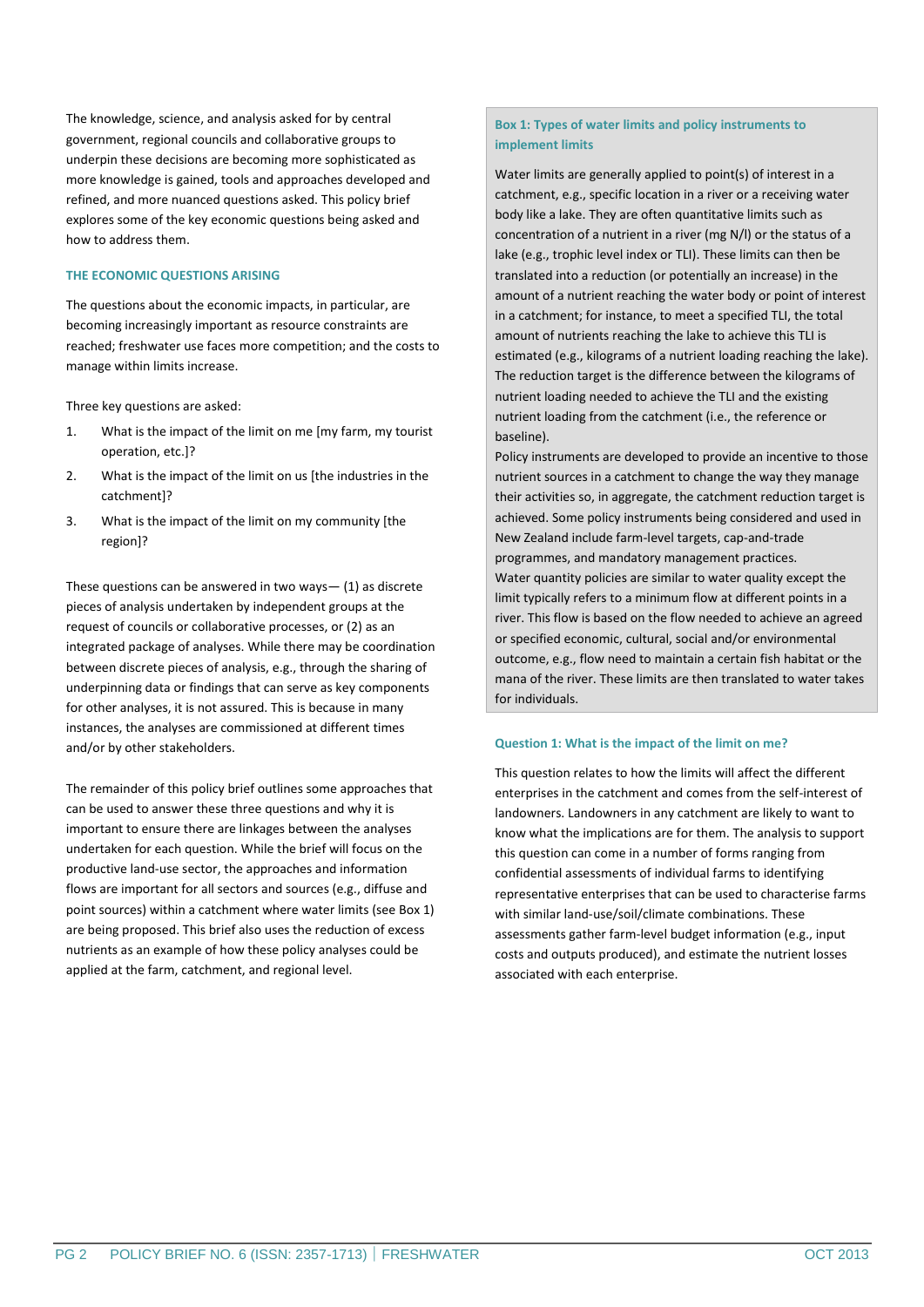How the water limit is translated to individual landowners and the choice of policy instrument will affect the actions that landowners take. Thus, a key component of this analysis should be to determine the impact of the suite of policy scenarios under consideration. This could include assessing the impact of different water limits, different ways a limit could be implemented on a farm, and the measures that a landowner can take to meet these limits.

The biggest challenge in this analysis is often accessing the financial records of individual farms. This is either because of confidentiality reasons or because farms may not maintain good farm management or financial records. The use of representative enterprises can address both these issues. Landowners particularly worried about their own enterprises may prefer to undertake/contract their own assessments. This type of analysis primarily assists landowners and industries in understanding the estimated farm-level impacts of water limits.

Where representative farms within the catchment are used in an assessment then this information can and should be used when answering the next question about what is the impact on the catchment.

#### **Question 2: What is the impact of the limit on us?**

Water limits are typically set at the catchment-level as limits are often specified based on the cumulative effect of activities in a catchment on water quality or water flows. Catchments contain a mix of land uses, soil types, climates and each combination of these will have different combinations of practices that reduce water quality impacts or efficiency of water take. The composition of land use in the catchment and the stringency of the limit imposed will have varying impacts on farm profitability. This means that the impact of a water limit on each farm or farm/soil/climate combination will differ, and the impact of the policy instrument(s) used to implement the water limit will also differ. To understand how water limits affect all landowners in a catchment, the analysis could cover the policy instrument(s) under consideration to achieve the limit, the impact of meeting the limit in aggregate and by industry, and the interaction between enterprises in the catchment as they respond to the policy signal.

This analysis typically uses representative farm budgets, feasible farm management options, and associated nutrient losses across a range of land uses, soil types and climates to assess the catchment-wide impacts. Limits will impact the relative profitability of each land use/soil type/climate combination differently, with some finding it more profitable to change management practices, others to change land uses.

A catchment-level analysis primarily assists government and industries to understand how landowners in a catchment may respond to a water limit and the corresponding changes in land use, farm income, nutrient losses and/or water use. It can also be used to explore how a range of policy scenarios may impact different landowners in the catchment, and whether a particular policy instrument is likely to result in lower (greater) costs on average than others. For example, if a cap-and-trade instrument is being considered, this analysis can be used to evaluate how many landowners may find it more profitable to increase their nutrient-leaching levels by purchasing or exchanging individual nutrient loss limits with others in the catchment who find it more profitable to reduce their nutrient leaching beyond their target levels.

At the catchment level, this analysis will provide an estimation of the land-use and management configuration (or the land-use change) that may result from imposing a limit as well as estimating the change in input demands by landowners. The information estimated in this analysis can and should be used when answering the next question.

#### **Question 3: What is the impact of the limit on my community?**

One of the key concerns of any policy is how it will affect the wider economy. Policy not only has a direct impact on some enterprises but also has indirect or knock-on effects. For example, a limit may mean a farmer converts some of his land to native forest to ensure he meets a compliance limit. As a result he uses less nitrogen fertiliser. If a number of farmers respond similarly, this could mean there is only sufficient demand for one fertiliser retailer in the local town. Therefore, those fertiliser retailers who decide to close are no longer employing people, who in turn do not eat out at local restaurants, and so on.

These analyses typically use a multiplier approach to determine the estimated impact of policy. With water limits, the change in land-use configuration and/or input use across the catchment/region resulting from the policy can be used to estimate the broader effects on employment and income. Ideally, land-use and input changes would be derived from catchment land-use analysis used to answer the second question. For example, a policy that induces a significant change in land use or land management may result in a large change in the quantities of farm outputs (e.g., milk, meat, or timber), thereby affecting the number of personnel and skills required both on-farm and in the regional processing plants. This information primarily assists government and industries to understand the wider economic effects at a regional level of water limits.

# **ENSURING THE COMPATIBILITY AND CONSISTENCY BETWEEN APPROACHES**

While three separate questions are being asked by government, landowners, and communities regarding the impact of water limits, they are best answered using an integrated approach (see Figure 2) to the analyses where information derived to answer one question are used to answer the next question. Box 2 outlines some of the modelling approaches that can be used.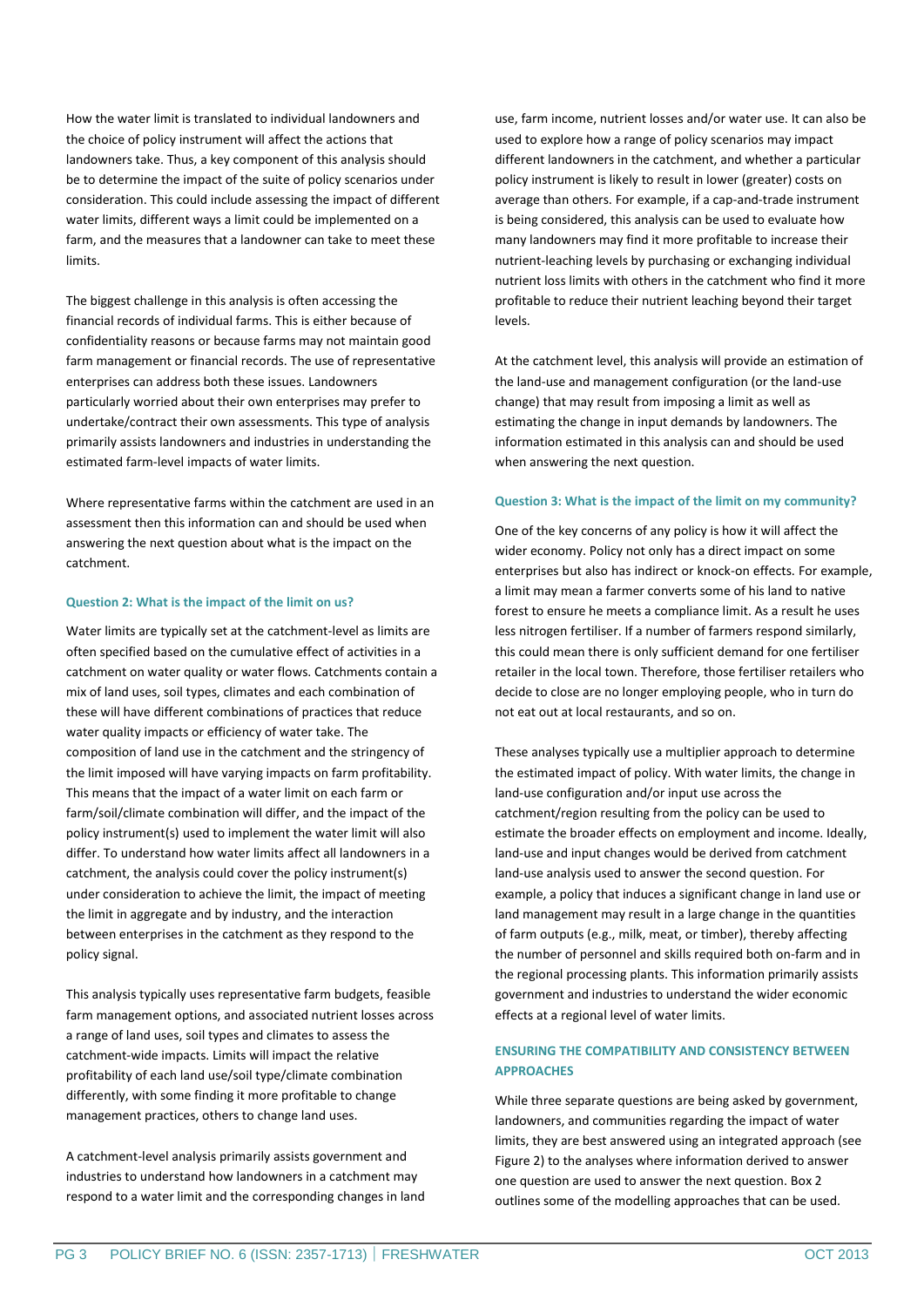

**Figure 2** Flow of information for economic analyses of the impact of water limits

# **Box 2: Modelling approaches available to answer these economic questions**

There are a number of modelling approaches in New Zealand that can be used to answer these economic questions.

1. What is the impact of the limit on me?

A number of farm budgeting tools or packages commonly used by agricultural or farm consultants can be used for these analyses. Similarly, nutrient budgeting tools are available: the most common is OVERSEER $^\copyright$ . Others tools include SPASMO and APSIM.

2. What is the impact of the limit on us?

A range of catchment economic land-use models can be useful to answer this question. Most models have been developed for specific catchments but are relatively easy to modify for other catchments. Some of the more common ones, NZFARM, N-Manager, ARLUNZ, and MAS, have been developed to answer different questions, to model different policies, and to work at different levels of detail. As a result these models include different assumptions, use different data, and apply different methodologies. The 'best' model will likely depend on the complexity of the policies being considered as well as the time and resources available to conduct the analysis.

3. What is the impact of the limit on my community?

A number of regional and input-output modelling approaches have been developed. Some focus on a specific region, others can be used in any region.

Work is on-going to enhance these modelling efforts through the direct-linking of economic modelling to:

- hydrological modelling (as with N-Manager) to refine the assessment of impacts of the environment, e.g., water quality  $\bullet$
- agent-based modelling (as with ARLUNZ and MAS) to refine economic models to include additional landowner behaviour (not just  $\bullet$ profit-maximizing).